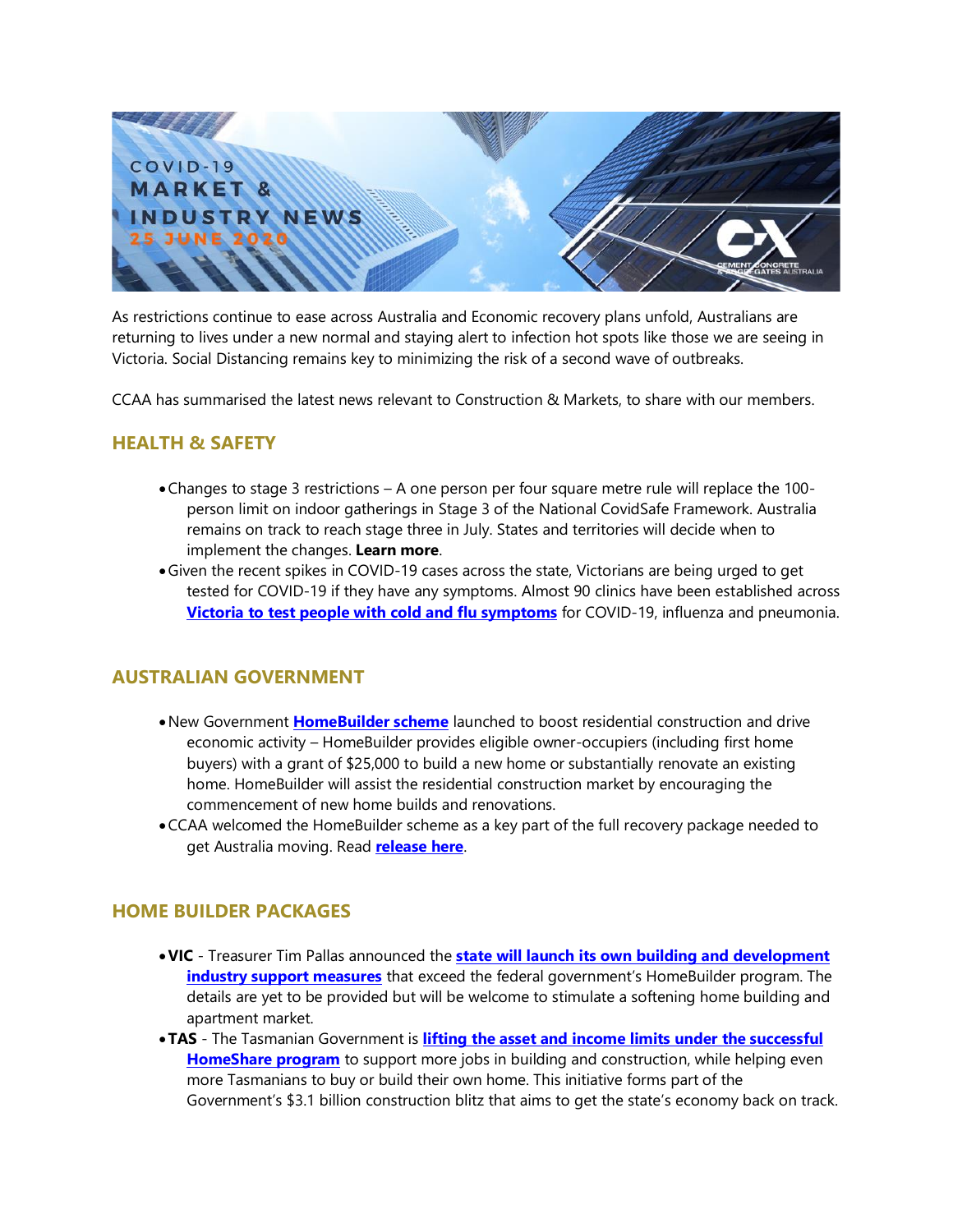- •**QLD**  The QLD Government has re-affirmed its **[commitment to the \\$15,000 first home-owner](https://www.treasury.qld.gov.au/programs-and-policies/queensland-first-home-owner-grant/)  [grants program](https://www.treasury.qld.gov.au/programs-and-policies/queensland-first-home-owner-grant/)** for any Queensland first home buyers purchasing a new home valued at less than \$750,000. The government will also provide an **[additional \\$5,000 grant for people](https://www.qld.gov.au/housing/buying-owning-home/financial-help-concessions/regional-home-building-grant)  [building a new home in a regional location](https://www.qld.gov.au/housing/buying-owning-home/financial-help-concessions/regional-home-building-grant)**, helping to encourage people to move to regional Queensland.
- •**WA**  The WA Government has announced a **[\\$444 million Housing Stimulus package](https://www.mediastatements.wa.gov.au/Pages/McGowan/2020/06/New-444-million-dollar-housing-stimulus-for-Western-Australia.aspx)**. The package includes: *build, buy, renovate and maintain* social housing; \$20,000 homebuyer grants to build new houses; transfer duty rebates for off-the-plan in multi-tiered developments and stimulus and relief measures in response to COVID-19.

## **STATE NEWS**

- •**NSW** The Government will move from a "response" to "recovery" footing as it steers the state through the biggest economic challenge in a generation as a result of COVID-19. NSW Treasurer Dominic Perrottet has confirmed that **[Support will target key sectors, including](https://nsw.liberal.org.au/Shared-Content/News/2020/JOB-CREATION-TO-DRIVE-NSW-ECONOMIC-RECOVERY)  [construction, skilling and retraining](https://nsw.liberal.org.au/Shared-Content/News/2020/JOB-CREATION-TO-DRIVE-NSW-ECONOMIC-RECOVERY)**, and helping tourism, retail and accommodation get back on their feet.
- •**SA** The SA government has eased border restrictions for people entering South Australia from the Northern Territory, Queensland, Tasmania and Western Australia. Learn more **[here](https://www.covid-19.sa.gov.au/restrictions-and-responsibilities/travel-restrictions)**.
- •**VIC** Planned Strategic Extractive Resource Area pilot sites in Wyndham and South Gippsland are out for community consultation on the **[Engage Victoria](https://engage.vic.gov.au/sera-pilot-project)** website. The Age reported the state government is **[considering new planning rules that would protect potential quarry sites](https://www.theage.com.au/national/victoria/future-quarry-sites-earmarked-to-feed-state-s-huge-infrastructure-appetite-20200611-p551px.html)** that contain sand and rock, materials essential for the road building and other transport projects.
- •**WA** The state's home building sector is **[forecast to recover over the coming twelve months](https://hia.com.au/regional-news/wa/red-article-rn12)**, according to the latest HIA Outlook for new home building.
- •**WA** Set to relax **[COVID restrictions to Phase 4 from Sat 27 June](https://www.mediastatements.wa.gov.au/Pages/McGowan/2020/06/WA-ready-for-the-next-phase-of-the-COVID-19-roadmap.aspx)**, although the border restrictions will remain in place until community transmission is under control in the eastern states.
- •**QLD** Premier Annastacia Palaszczuk has now announced the **next [phase in the Government's](http://statements.qld.gov.au/Statement/2020/6/16/unite-and-recover-for-queensland-jobs--next-phase-of-economic-recovery-announced)  [economic recovery plan](http://statements.qld.gov.au/Statement/2020/6/16/unite-and-recover-for-queensland-jobs--next-phase-of-economic-recovery-announced)**.
- •**SA**  The Treasurer has confirmed that the existing first home owner grants will remain, and is additional to the Federal Government grant.
- •**NSW**  Further stimulus, in addition to the existing packages remains under consideration.

## **CONSTRUCTION**

- •**NAT [Small projects get \\$1.5B federal funding boost](https://www.insideconstruction.com.au/section/projects/small-projects-get-1-5b-federal-funding-boost/)**, with the Prime Minister Scott Morrison announcing funding will be allocated to smaller, ready-to-go priority projects.
- •**VIC -** The Victorian Government will **[fast-track the rectification of buildings with dangerous](https://www.premier.vic.gov.au/fixing-flammable-cladding-faster-and-creating-local-jobs/)  [cladding](https://www.premier.vic.gov.au/fixing-flammable-cladding-faster-and-creating-local-jobs/)** to make them safer, sooner and create thousands of jobs as the economy rebuilds from the coronavirus pandemic.
- •**SA** As many as 1000 construction jobs will be supported and an estimated \$1 billion in economic activity generated in Adelaide over the next three years, as development begins on the **next stage [of South Australia's iconic Health and Biomedical Precinct](https://www.premier.sa.gov.au/news/media-releases/news/1000-construction-jobs-in-pipeline-as-sod-turns-for-sahmri-2)**.